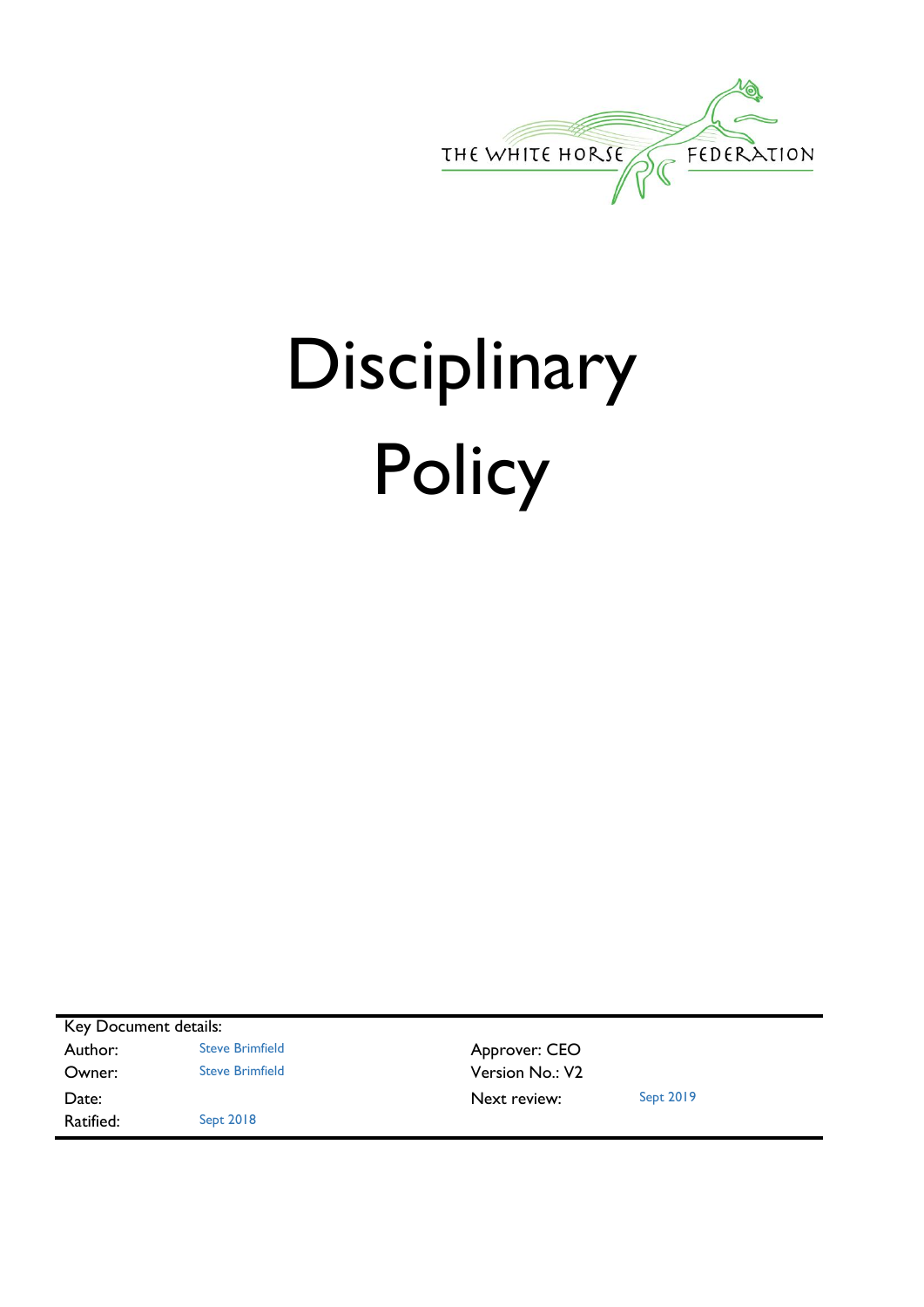## **1. Scope, Purpose and Principles**

- 1.1 This procedure applies to staff employed in The White Horse Federation.
- 1.2 The purpose of the Federation's disciplinary rules and procedures is to help all employees to achieve and maintain acceptable standards of conduct, attendance and job performance. Examples of conduct that would be considered unacceptable are given at the end of this procedure. The Federation recognises that disciplinary action should not be viewed solely as a means of imposing sanctions but rather as a means of encouraging improvement.
- 1.3 The procedure follows the principles of the ACAS Code of Practice:
	- a written statement from the employer setting out the grounds for action and inviting the employee to a meeting;
	- a meeting where certain requirements must be observed;
	- the employer's decision and notification to the employee of the right of appeal; and
	- an appeal process.

## **2. Principles**

- 2.1 It is the duty of each employee to conduct him/herself appropriately and avoid acting negligently in carrying out his/her work.
- 2.2 No employee will be dismissed for a first breach of discipline except in a case of gross misconduct.
- 2.3 All cases of formal disciplinary action under these procedures will be fully investigated and the investigation findings recorded on the employee's personal file for the duration of any disciplinary sanction imposed.
- 2.4 In the event that, following investigation, a case is withdrawn or not upheld all reference to the alleged disciplinary offence will be expunged from the employee's personal file.
- 2.5 No disciplinary action beyond informal counselling will be taken against an accredited trade union official until the circumstances of the case have been discussed with a senior trade union representative.
- 2.6 At an early stage in the formal procedure employees will be advised in writing of the nature of the complaint against them; of the right to be accompanied by a trade union representative or a work-based colleague of the employee's choosing and will be given the opportunity to prepare for a formal meeting within this procedure and at such a meeting will be given the opportunity to state their case before any decision is made.
- 2.7 Employees will have the right to appeal against any disciplinary sanctions.
- 2.8 In operating this policy, line managers will apply the Federation's commitment to equality by treating all employees fairly and without discrimination on the grounds of colour, race, ethnic or national origins, sexual orientation, age, marital status, disability, trade union association or religious beliefs.
- 2.9 In adopting this procedure Governors will determine in advance how they will delegate authority for issuing warnings and making initial dismissal decisions in the case of disciplinary cases, having regard to the size of the Federation and the Principal's ability to remain independent. (In compliance with the Federation Staffing (England) Regulations 2009)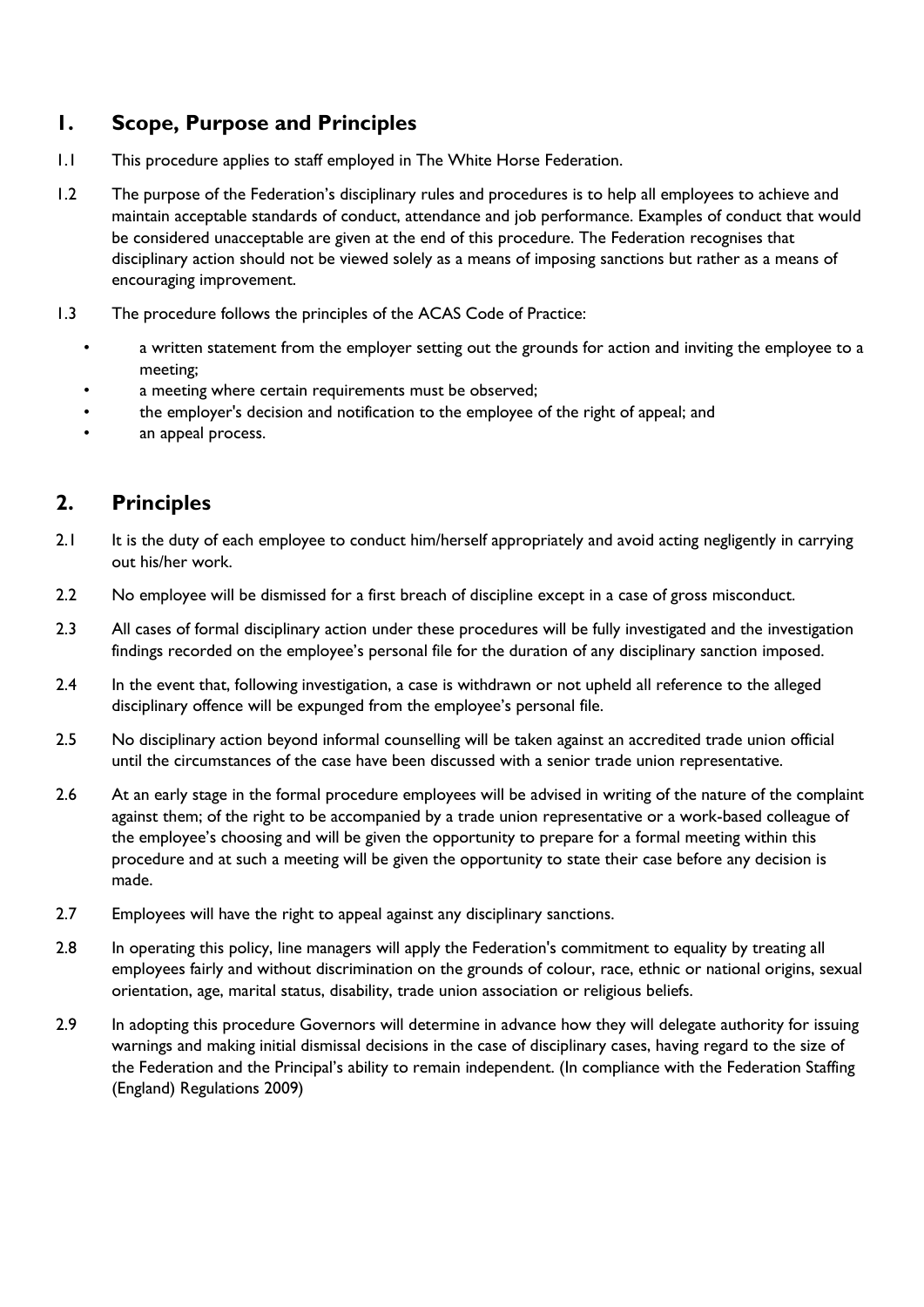## **3. Child Protection Allegations**

Allegations about the safeguarding and protection of children must be handled in accordance with statutory guidance and the procedures of the Local Safeguarding Children Board (LSCB). The role of the Local Authority Designated Officer (LADO/SOFA) is crucial in handling all allegations of these allegations and the LADO/SOFA has a statutory duty to ensure that allegations about safeguarding are handled properly and expeditiously.

A strategy meeting, normally arranged within 2 working days of the allegation, will determine whether the allegation should be investigated by the police or by some other agency or by the Federation under its disciplinary procedure

If the matter is handed back to the Federation, whether at the first strategy meeting or at some later stage, the Federation must take account of the recommendations of the strategy meeting and must liaise with the LADO/SOFA and the HR Consultancy team regarding the next steps.

Further advice can be found in the Guidance for Headteachers Dealing with Child Protection Allegations against Federation based staff and the DfE guidance Dealing with Allegations of Abuse against Teachers and Other Staff, available at Federations online.

## **4. Informal counselling**

4.1 Informal counselling may be a more appropriate response to minor offences rather than formal disciplinary action. If appropriate, counselling will take the form of a discussion with the object of determining and agreeing the improvement required. A note of the conversation will be sent to the employee and a copy kept on file for 3 months. Where this informal approach fails to bring about the desired improvement, the formal procedure will then be followed.

## **5. Mediation**

An independent third party or an accredited mediator can sometimes help to resolve disciplinary issues. Mediation is a voluntary process where the mediator helps two or more people in dispute to attempt to reach an agreement. Mediation can be used as either an alternative to formal disciplinary proceedings or to rebuild relationships after a formal dispute has been resolved.

## **6. Investigations**

6.1 No action will be taken by the Federation before a proper investigation has been undertaken.

The investigation will normally be conducted by Principal, Vice Principal, Assistant Principal or HR Business Partner unless the HR Director and the Principal jointly decide this is inappropriate. As part of the investigation the employee will be given full details of their alleged misconduct and be given the opportunity to explain their actions. Witnesses will be interviewed and statements taken/provided.

If an allegation is made against the Principal, the HR Director will nominate a suitable person to undertake the investigation.

6.2 Witnesses must be told the following before any investigatory interview: The nature and purpose of the investigation;

That whilst there is no statutory right to representation at an investigatory interview, an employee may, if they wish, arrange to be accompanied by a trade union representative or work colleague during an investigatory interview but this must not cause undue delay to the conduct of the investigation;

That a factual statement will be taken and may be used at any subsequent disciplinary hearing; That a witness may be called to give evidence at any subsequent disciplinary hearing;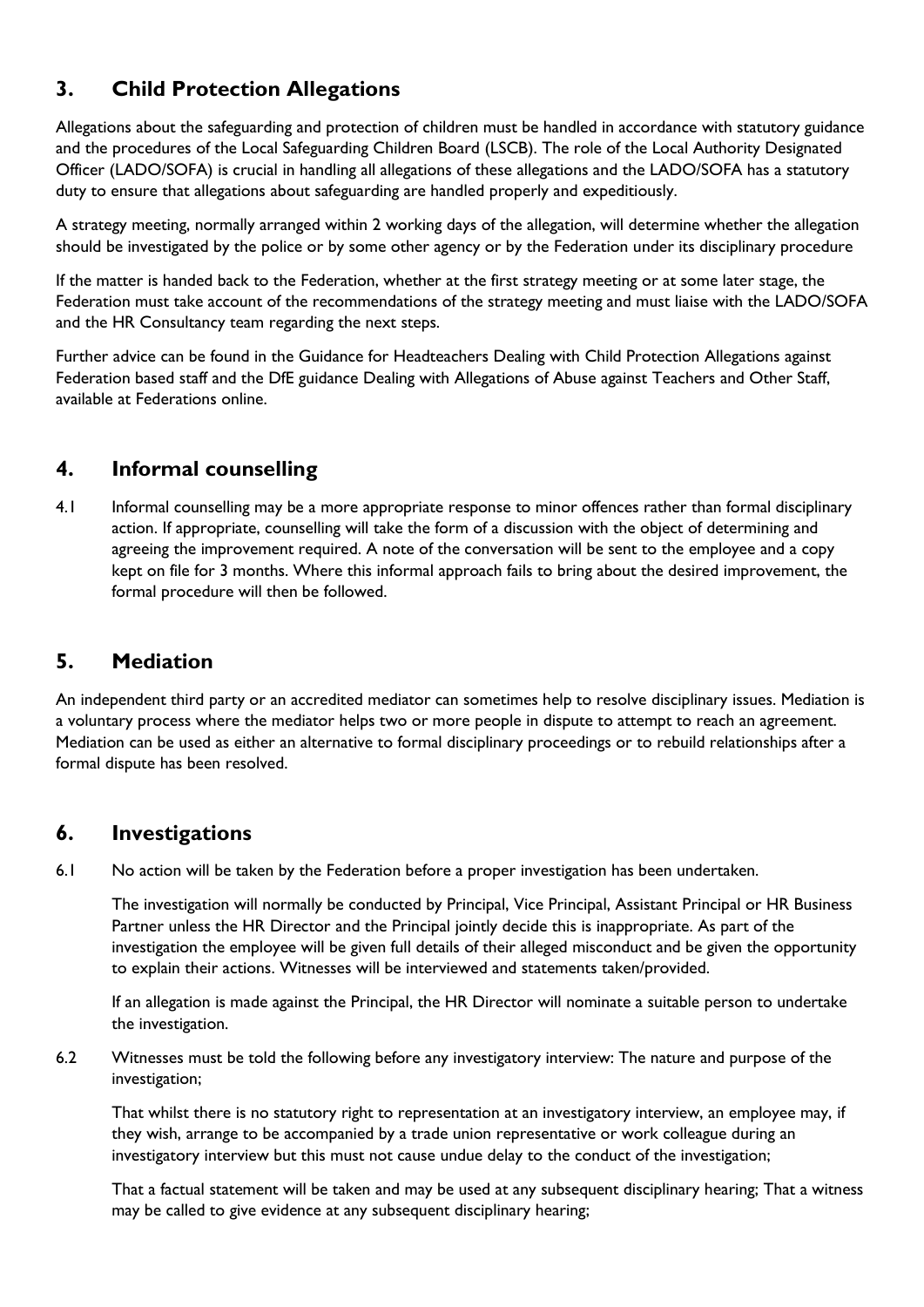That the employee accused of misconduct may be given a copy of the statement at some point in the future and will be present at any hearing;

That if the statement is used in any report submitted to the disciplinary hearing that the original statements will also be made available.

6.3 Note on interviews with pupils who are possible witnesses in a disciplinary investigation:

If it is necessary to interview pupils as part of an investigation their parents/carers must be advised and consent must be obtained. A parent/carer may accompany a child during the interview but must not significantly contribute to the interview.

Wherever possible the employee's representative will have the opportunity to be present at an interview with a pupil to avoid the necessity of interviewing the pupil more than once, as long as this is not prejudicial to the disclosures likely to be made by the pupil. If it is established that the presence of another adult may intimidate or inhibit the pupil the employee's representative will be provided with a transcript of the interview.

Wherever possible a factual record of the interview will be agreed to avoid the pupil being called as a witness at any subsequent disciplinary hearing.

## **7. Suspension**

#### **Introduction**

The suspension of an employee is widely regarded as a neutral act, but it is not. It can have such a serious impact on an employee that it should not be carried out without very careful consideration of the circumstances and the possible alternatives. Although not a neutral act, suspension is not a disciplinary sanction.

Typically suspensions are considered in circumstances where an investigation needs to be carried out into allegations of relatively serious misconduct.

A suspension will normally be appropriate if:

- the allegations may be credible and if proved might amount to gross misconduct
- where there is cause to suspect a child or children at the school is at risk of harm
- the employee would have the opportunity to coerce witnesses or interfere with evidence
- the suspension would reduce the stress of any of the parties involved
- The Secretary of State has made an interim prohibition order pending the findings of an NCTL investigation

Alternatives to suspension include:

- allocation of alternative duties
- changing the place of work
- allowing the employee to work from home.

The alternatives will often be less stressful for the employee but it is only through a suspension that an employee can be required not to attend their place of work.

An employee can only be suspended by the Principal after agreement with the HR Director.

If appropriate the Federation may suspend the employee from work on full pay for a specified period during which time such an investigation will be undertaken.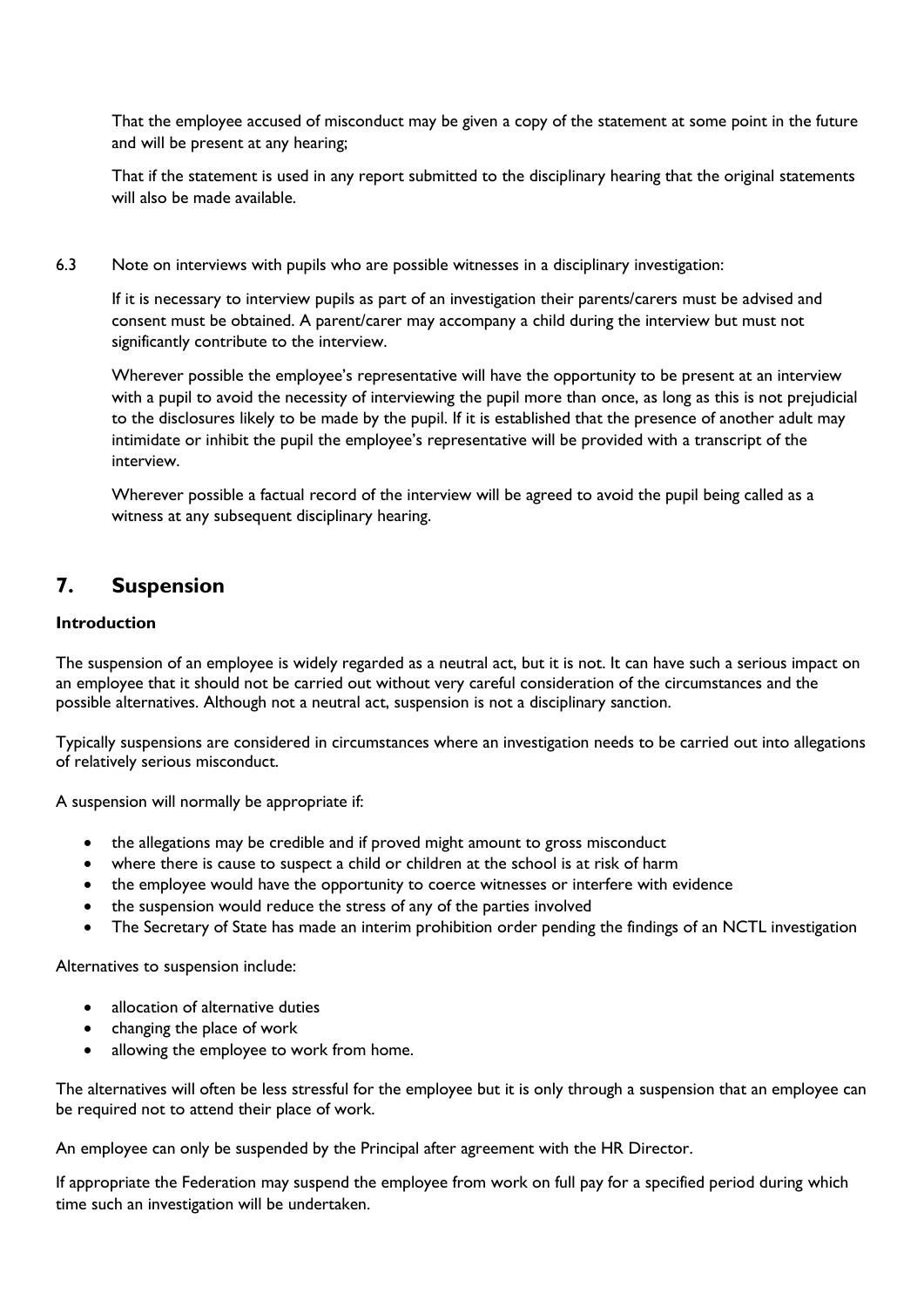#### **The suspension meeting**

If suspension is being considered the employee should be invited to attend a meeting with the Principal, senior manager or HR Business Partner. In certain circumstances the employee may be asked to not attend the school pending the meeting. The meeting need not be held on school premises if to do so would be inappropriate. Where possible the employee may be accompanied by a trade union representative however this would depend on their availability and how quickly the meeting needs to be held.

The employee will be given brief details of the circumstances (e.g. that the Principal has received serious allegations about the conduct of the employee which will need to be investigated) and that the Principal is considering the need to suspend the employee. The employee should then be given the opportunity to respond and to present any reasons why a suspension is not appropriate and/or to suggest alternatives. The Principal will consider any such representations and then take a decision, which will be explained orally and subsequently confirmed in writing, normally within 24 hours.

The explanation will include:

- a brief statement of why the suspension is considered to be necessary;
- the stages that will follow the suspension
- that the employee will continue to receive their normal pay throughout the period of the suspension;
- how/when the suspension may be ended;
- an instruction that they are not to enter the workplace while suspended;
- any restrictions on contact with other employees, pupils, parents or governors;
- a requirement that they maintain strict confidentiality about the suspension and any associated process;
- the name of a person who they may contact to enquire of progress with any investigation/process;
- the name of a person who has been appointed to maintain pastoral contact with them about school developments;
- contact details for any local stress counselling service that may be available.

A suspension should be a temporary measure, and the decision must be kept under review.

#### **Making an announcement to the school community following a suspension**

The long-term absence of most members of staff will not pass unnoticed by staff, pupils or parents. Any announcement should not provide any information that might prejudice the employee's ability to resume their duties. Generally an announcement explaining that a member of staff will be absent for personal reasons and setting out the arrangements to cover for the absence will generate fewest questions. The announcement should also name a senior member of staff who may be approached if there are any questions. Including the announcement in a routine publication (e.g. pupil newsletter or staff bulletin) will also minimise its prominence.

#### **Lifting a suspension**

A suspension will be lifted if:

- the results of the investigation indicate that there is no case to answer or that a formal disciplinary hearing is not necessary;
- a disciplinary process has been completed which did not result in the dismissal of the employee. The suspension can be lifted only by the CEO.

The decision to lift a suspension should be confirmed in writing, including the date on which the employee is expected to return to work and details of any arrangements to facilitate that return, such as a 'return to work' meeting. In planning a return to work after a suspension, managers should consider any needs of the member of staff after a period of absence, especially where the allegations have proved to be false or malicious. The employee may require both emotional and professional support to help re-establish their professional confidence and credibility and to help them re-integrate into their role.

Suspension should be confirmed in writing explaining the reasons for the suspension. During the period of suspension, the employee will not be entitled to access to the Federation's premises, except with the prior consent of the Principal and subject to such conditions as the Federation may impose.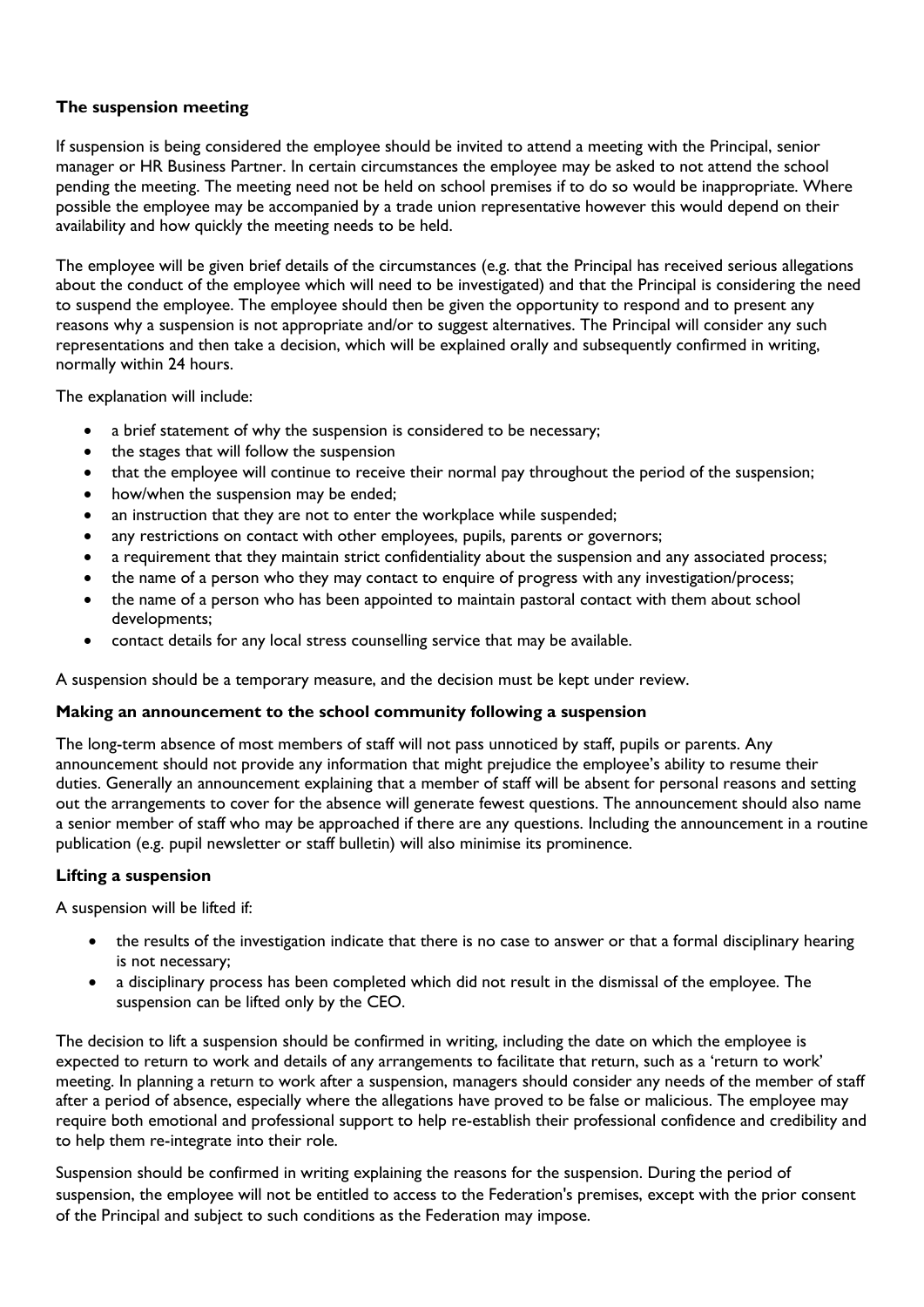## **8. Disciplinary hearing**

- 8.1 If, under these procedures, the Federation decides after an investigation has been concluded to hold a disciplinary hearing in relation to the matter complained of, the employee will, in accordance with the statutory discipline and dismissal procedure, be given details of the complaint against them at least five working days before any disciplinary hearing takes place.
- 8.2 The WHF will in adopting this procedure have determined the arrangements for dealing with disciplinary matters in line with the Federation Staffing Regulations 2009.

Investigations will usually be conducted by a senior member of staff; Principal, Vice Principal, Assistant Principal or HR Business Partner.

Where an investigation indicates that the allegation is likely to have occurred and if proven would constitute misconduct, the hearing will be conducted by a panel of at least 3 from Governors, CEO, COO, Functional Directors or WHF Principal (i.e. one not involved in the investigation).

- 8.3 Offences under the Federation's disciplinary procedures fall into two main categories:
- (a) Misconduct Misconduct is defined as wrongful, improper or unacceptable conduct
- (b) Gross misconduct Gross misconduct is generally defined as misconduct serious enough to destroy the employment contract between the employer and the employee and to make any further working relationship and trust impossible. A fundamental breakdown of trust and confidence has occurred.

Examples of what constitutes misconduct and gross misconduct are given in appendix 1.

8.4 In accordance with the statutory discipline and dismissal procedure, disciplinary hearings will be convened in writing giving at least five working days notice, giving details of the complaint against the employee. Documents to be referred to during the hearing should be made available to all parties at least five working days in advance. These timescales may be varied with the agreement of all parties.

Where an employee is persistently unable or unwilling to attend a disciplinary meeting without good cause the employer should make a decision on the evidence available in the absence of the employee.

- 8.5 At any disciplinary hearing the employee or their representative will, in accordance with the statutory discipline and dismissal procedure, be given an opportunity to state their case.
- 8.6 Following the disciplinary hearing a decision will be taken as to whether the complaint against the employee is upheld. In accordance with the statutory discipline and dismissal procedure, this decision will be confirmed in writing.
- 8.7 The following sanctions may be applied as a result of a disciplinary hearing concluding that the complaint against the employee has been upheld:
- (a) Stage I Oral warning

If conduct or performance is unsatisfactory, the employee will be given a formal oral warning which will be recorded and will remain on the employee's file for a period of 3 months but, subject to satisfactory conduct will not be automatically built upon for future incidents following the expiry of that period.

(b) Stage II - First written warning

If the offence is of a more serious nature or if, following an oral warning, the employee's conduct is still unsatisfactory, a first written warning will be given to the employee, which will state the reason for the warning and will require an improvement in the employee's conduct, failing which further disciplinary action will be taken. The written warning will remain on the employee's file for a period of 12 months but, subject to satisfactory conduct and performance, will not be referred to in any subsequent disciplinary case following the expiry of that period.

(c) Stage III - Final written warning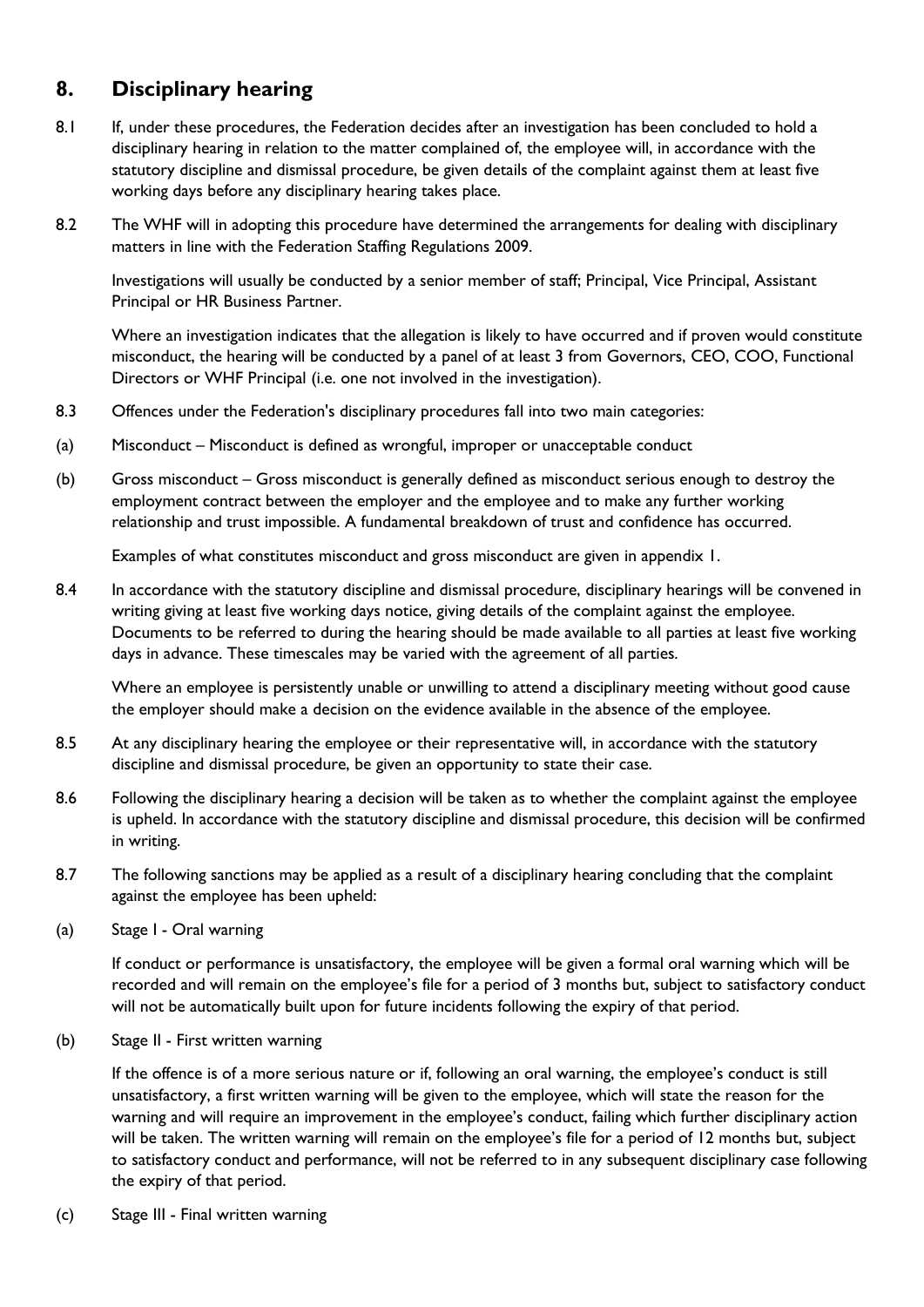If the offence is considered serious enough to warrant consideration of dismissal if there is a repetition but does not amount to gross misconduct, or if following a first written warning the employee's conduct is still unsatisfactory, a final written warning will be given which will state the reason for the warning and will require an improvement in the employee's conduct, failing which further disciplinary action will result which could ultimately lead to dismissal. This warning will normally remain on the employee's file for a period of 12 months but may, depending upon the nature of the offence, remain on the employee's file for up to 3 years. Subject to subsequent satisfactory conduct, a final written warning will not be referred to in any subsequent disciplinary case following the expiry of that period.

(d) Stage IV - Dismissal

If, following a final written warning there is no satisfactory improvement in the employee's conduct within the specified time period, the employee may be dismissed. At this stage the Local Education Authority will be informed of the case and given an opportunity to advise at the hearing.

The Federation reserves the right to offer to make a payment in lieu of notice on the termination of the employee's contract, other than in cases of gross misconduct.

These warnings are normally issued in sequence, however in cases of serious or gross misconduct or where there is a pattern of persistent misconduct, the sequence of warnings outlined above may not be followed. The procedure may be instigated at any stage felt appropriate by the Federation.

Warnings issued under this procedure will remain on the employee's file for the life of the warning. If there is no further instance of misconduct the warning will be expunged from the file when it expires. No reference will be made to expunged warnings in subsequent disciplinary proceedings.

Note: In addition to the disciplinary warnings outlined above, in cases of serious or gross misconduct further disciplinary measures may be invoked. These alternative measures include: demotion to a lower grade, or reasonable deductions from salary to cover repayment for loss or damage to Federation property.

If it is established, after investigation and a disciplinary hearing at which the employee's explanation of the matter is heard, that the employee has committed an act of gross misconduct the employee will be summarily dismissed, i.e. without notice and/or any pay in lieu thereof. While the alleged gross misconduct is being investigated the employee may be suspended in accordance with the provision set out above. If the Federation takes the decision to dismiss the employee will be advised of the reason for the dismissal and the date upon which the employee's employment will be terminated. In cases of gross misconduct this will usually be the date that the letter is sent.

## **9. Appeals**

- 9.1 In accordance with the statutory discipline and dismissal procedure, if a disciplinary sanction is imposed the employee will be notified of the right to appeal. If the employee wishes to appeal against any disciplinary decision taken by the Federation, the employee may do so, in the first instance, by lodging an appeal with the Principal or Chair of Governors within ten working days of the disciplinary decision being received. The employee should state the reason for their appeal.
- 9.2 Appeal hearings will be convened in writing giving at least five working days notice. Documents to be referred to during the hearing should be made available to all parties at least five working days in advance. These timescales may be varied with the agreement of all parties.
- 9.3 The hearing will be conducted by a panel of at least 3 from Governors, CEO, COO, Functional Directors or WHF Principal who have had no prior involvement in the case.
- 9.4 The employee will be entitled to attend the appeal hearing to state their case. They may be accompanied by a Federation work colleague or a union representative who may present the employee's case on their behalf. The appeal panel may: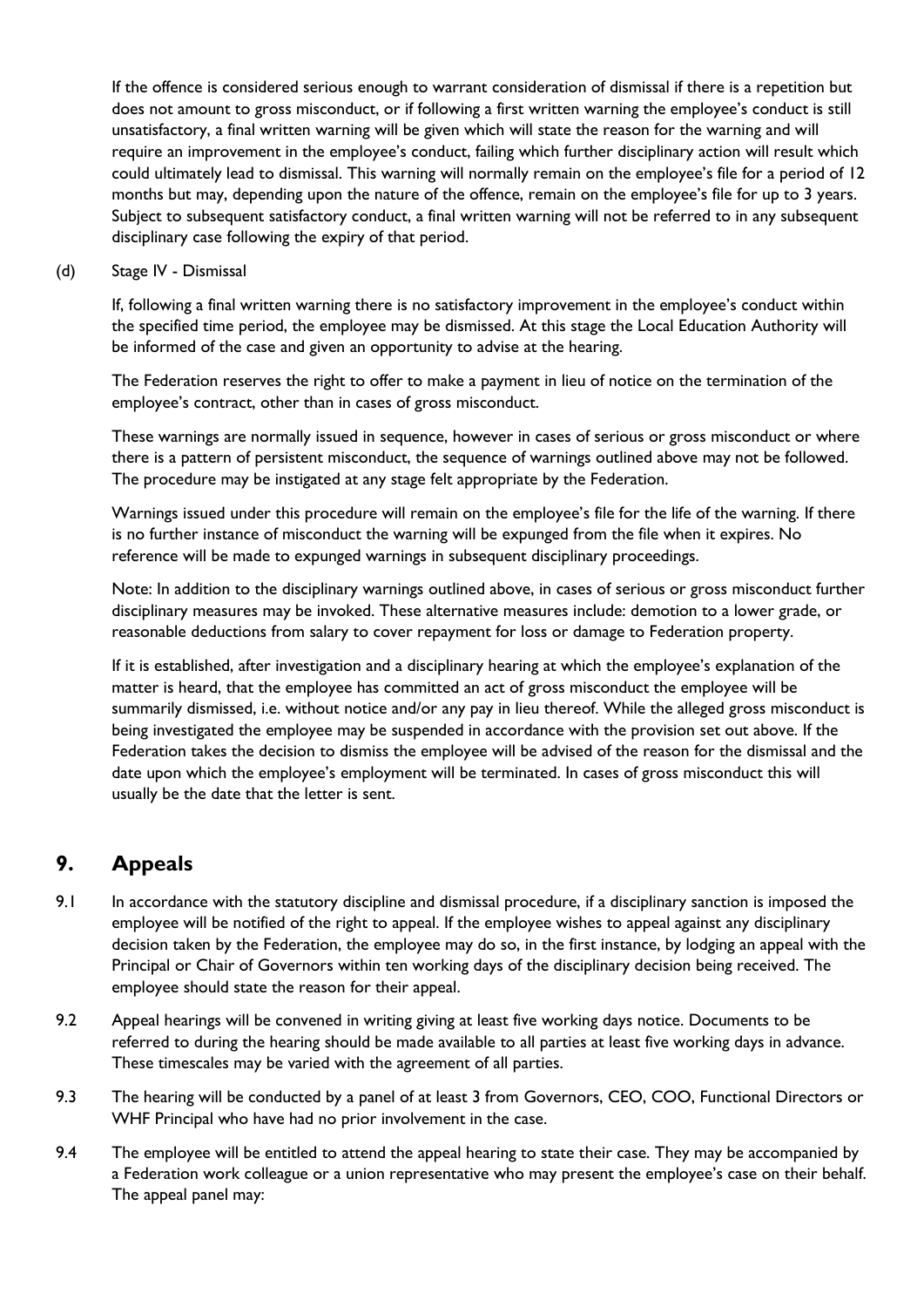Uphold the appeal and overturn the disciplinary action taken; Reject the appeal and confirm the disciplinary action taken;

Having considered the appeal decide to impose a different disciplinary sanction.

- 9.5 The decision of the appeals panel will be final within the disciplinary procedure.
- 9.6 If following dismissal the employee is re-instated on appeal their salary, pension and NI contributions will be back paid to the date of the original termination.
- 10. Referrals
- 10.1 Where a teacher has been dismissed for serious misconduct (or may have been dismissed for serious misconduct if the teacher had not resigned) the Federation must refer the circumstances to the National College for Teaching and Leadership.
- 10.2 If a case includes allegations against a teacher that involves both misconduct and safeguarding (ie the risk of harm, or actual harm, to a child), the National College for Teaching & Leadership will contact the Disclosure and Barring Service (DBS).

### **11. Documentation**

11.1 Where disciplinary action relates to child protection issues, the relevant documentation should be retained on the employee's personal file until the employee reaches 65 years or 10 years whichever is the longer, but will not form part of any subsequent disciplinary action if it is time- expired.